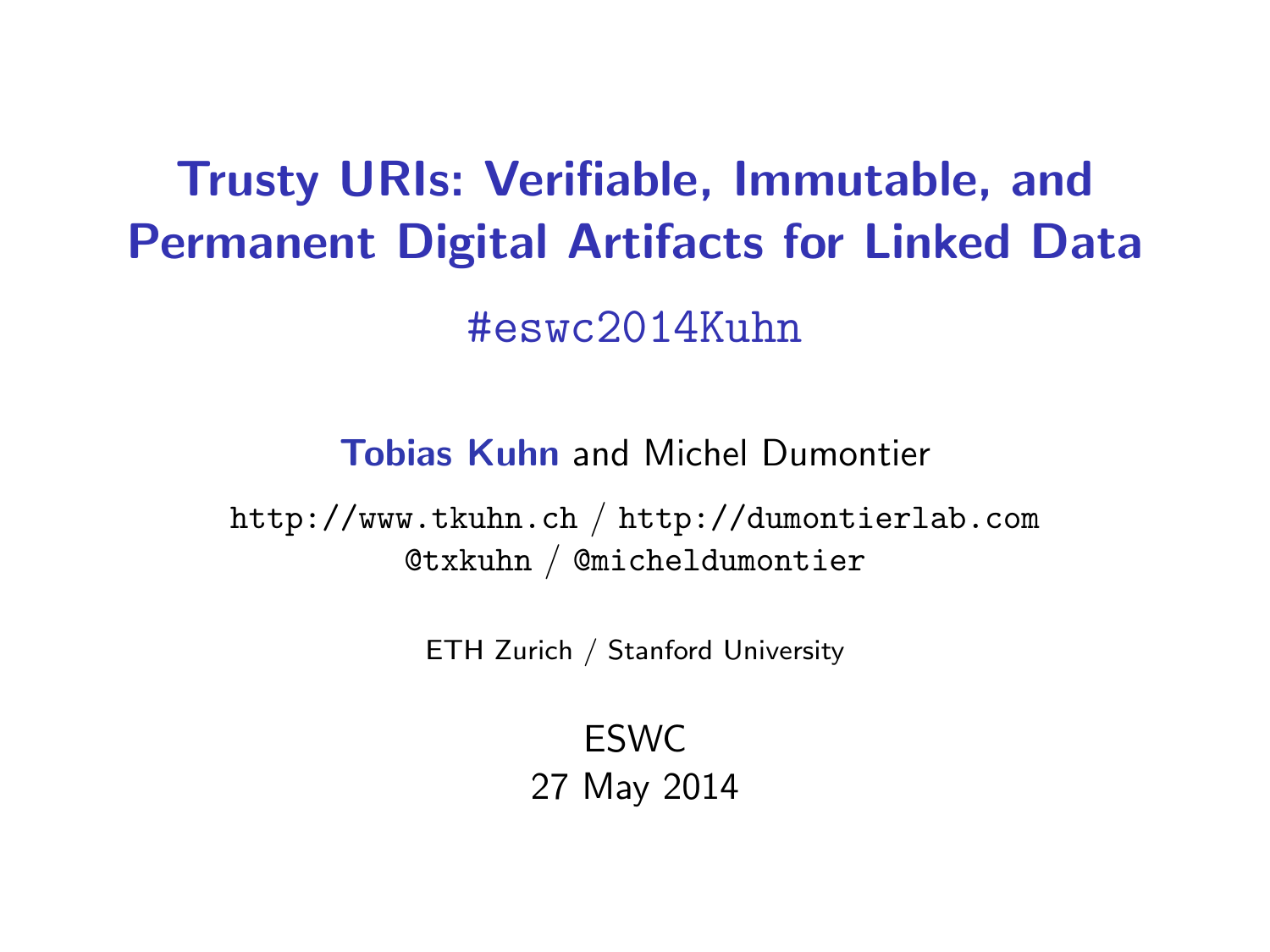# Motivation 1

The Semantic Web: Web content becomes machine-interpretable.

Machines (i.e. algorithms) can then perform — on large amounts of linked data  $-$  tasks such as: automated aggregation, complex searches, problem solving, recommendations, and much more ...



But wait... even human users are often easy to trick by spam and fraudulent content found on the web. We should be even more concerned in the case of machines!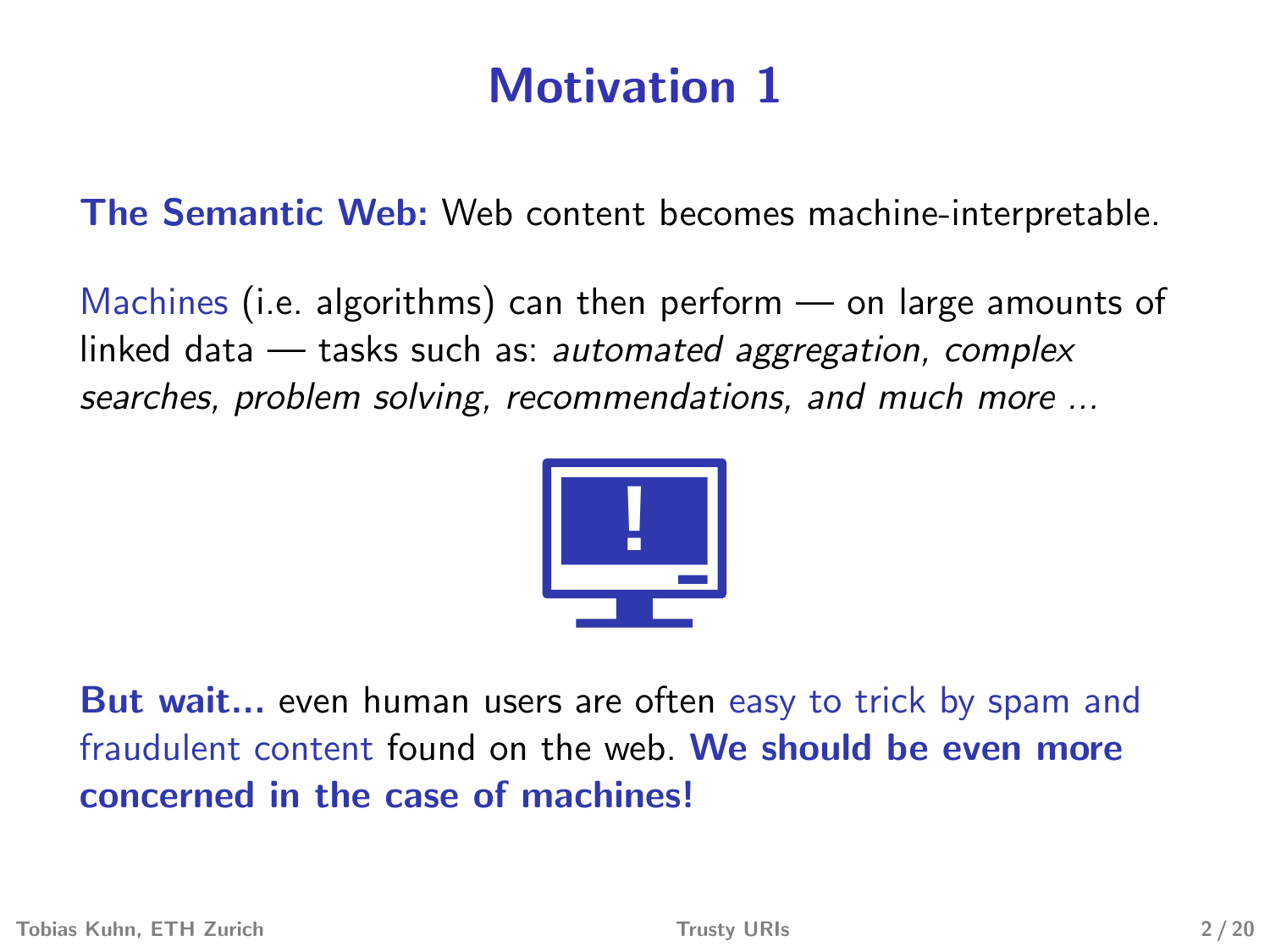# Motivation 2

Sue publishes a script that allows everybody to replicate her scientific analysis:



But what if the third party silently changes that version of the dataset? What if the resource becomes unavailable at this location? What if the web site later gets hacked and the data manipulated?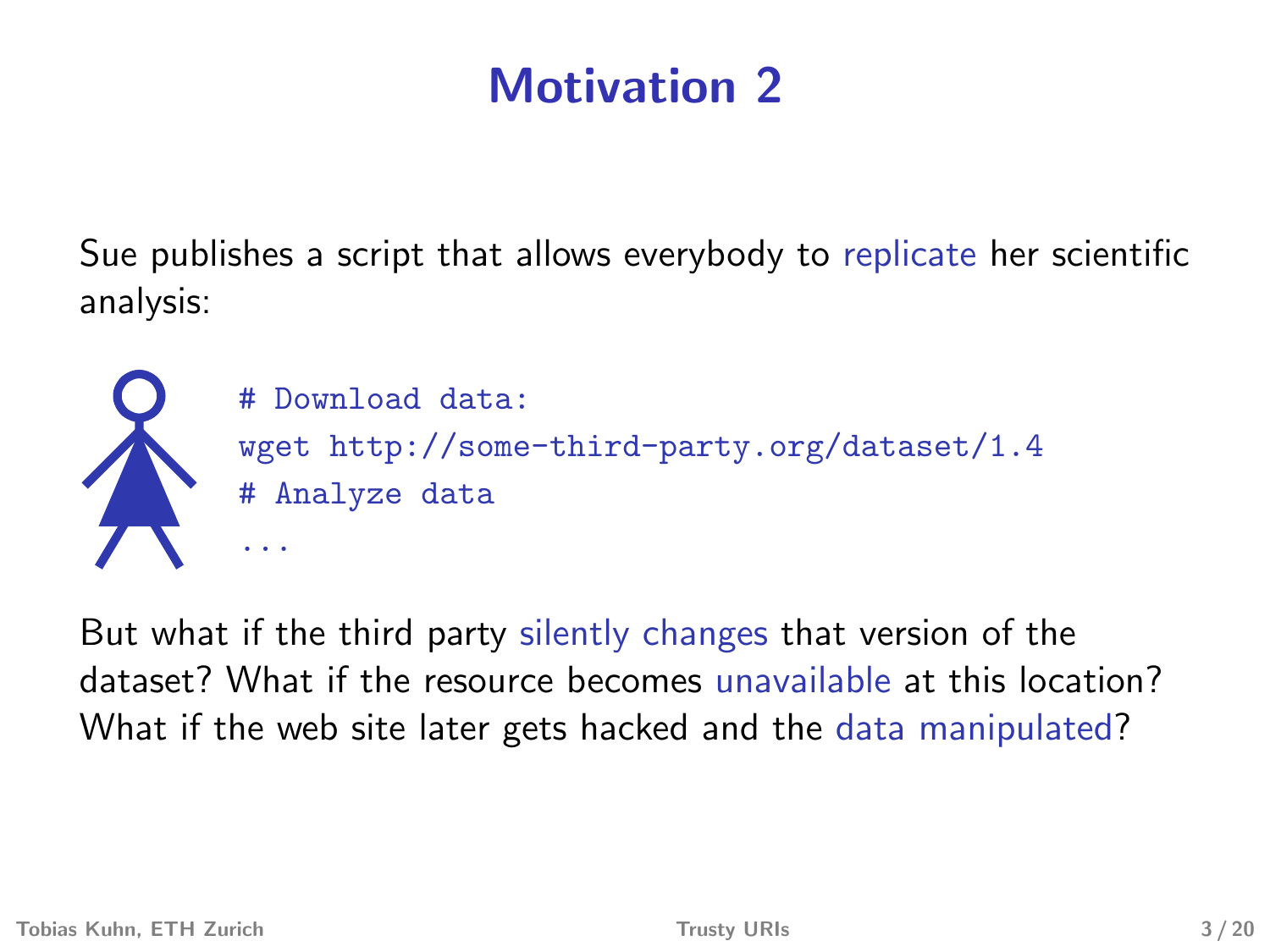# Motivation 3

Nanopublications: Atomic pieces of scientific results together with their provenance, all represented in RDF.

- Citation networks: nanopubs can cite or refer to other nanopubs
- Nanopubs are supposed to be immutable



#### Problem:

- A scientist citing something wants to be sure that it is not silently changed afterwards
- The current web has no mechanism to enforce immutability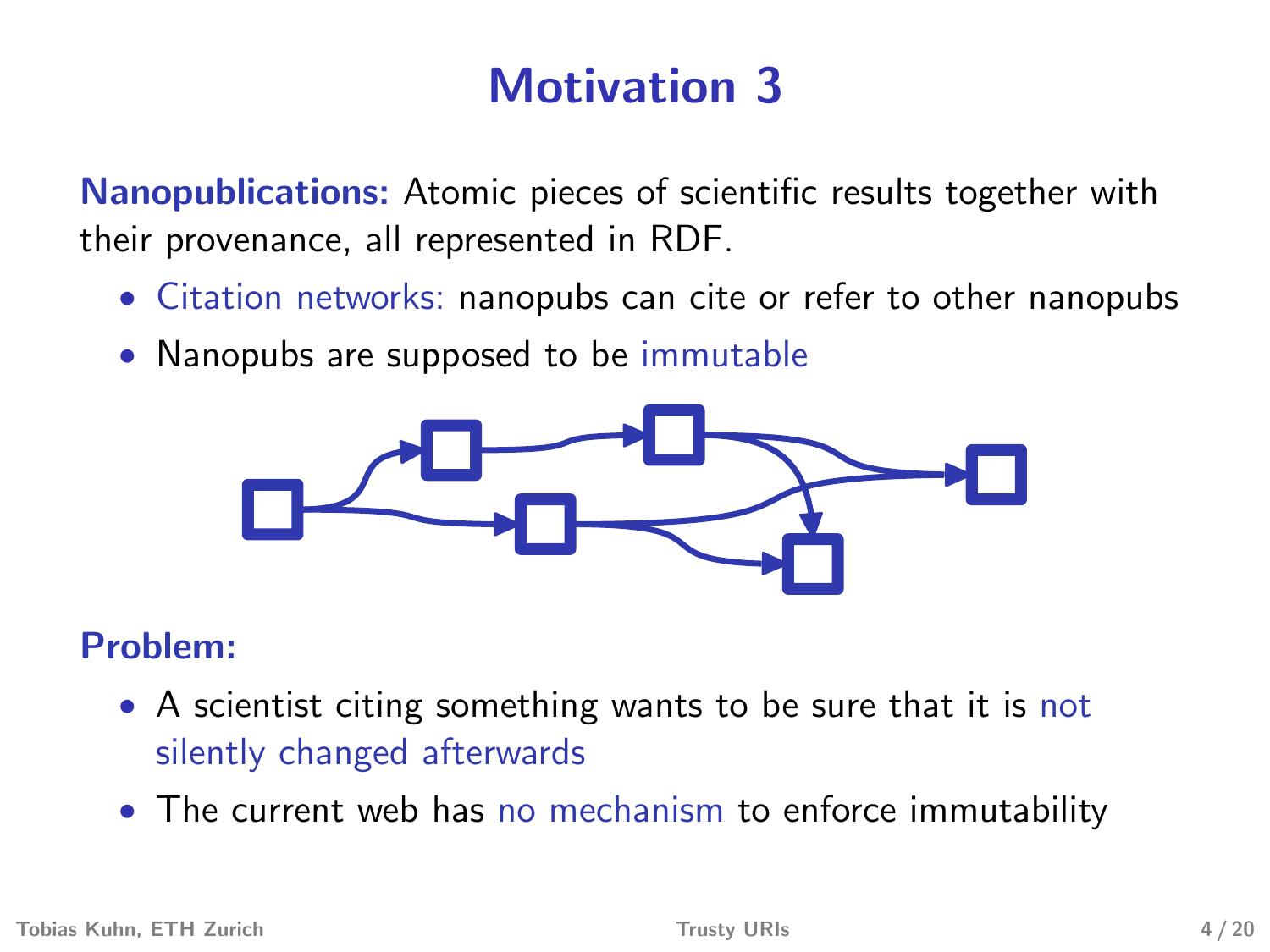#### Problem

http://some-third-party.org/dataset/1.4



Given a URI for a digital artifact, there is no reliable standard procedure of checking whether a retrieved file really represents the correct and original state of that artifact.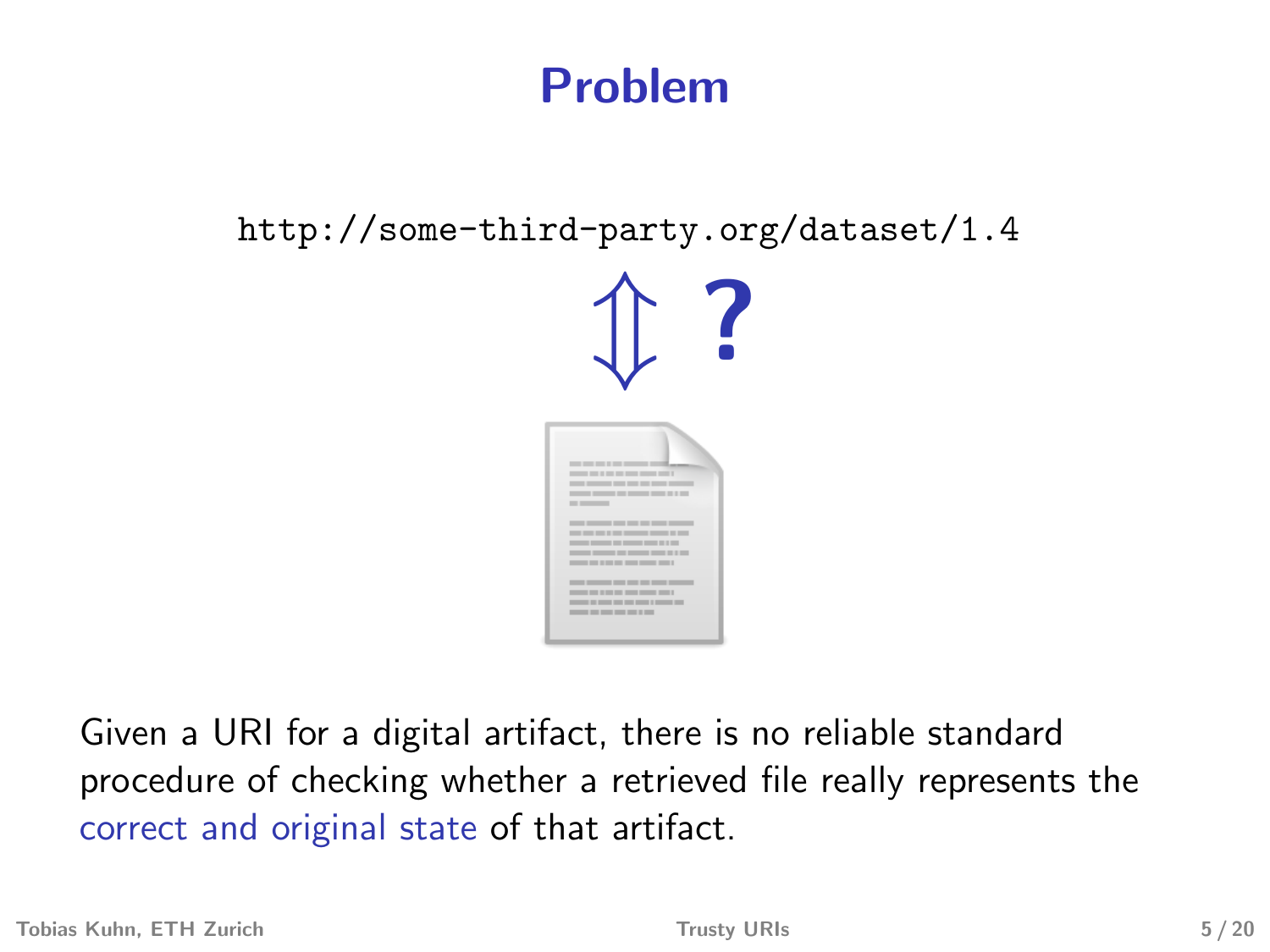#### We need URIs we can Trust!



# Trusty URIs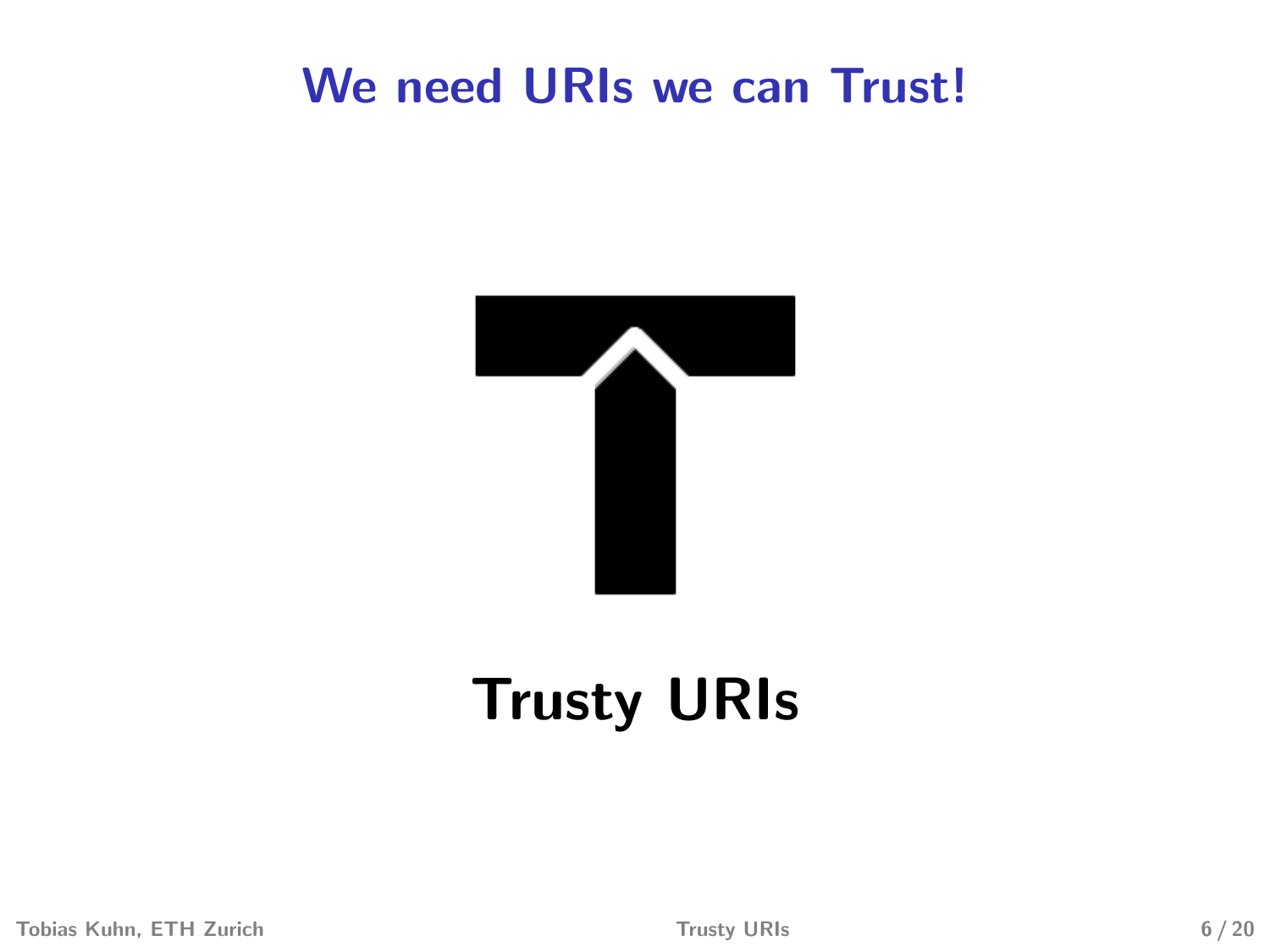# Trusty URIs

Basic idea: Use of cryptographic hash values calculated on digital artifacts.

#### Requirements:

- To allow for the verification of entire reference trees, the hash should be part of the reference (i.e. the URI)
- To allow for meta-data, digital artifacts should be allowed to contain self-references (i.e. their own URI)
- Format-independent hash for different kinds of content
- The complete approach should be decentralized and open
- We want to use them right away

#### Example:

http://example.org/r1.RA5AbXdpz5DcaYXCh9l3eI9ruBosiL5XDU3rxBbBaUO70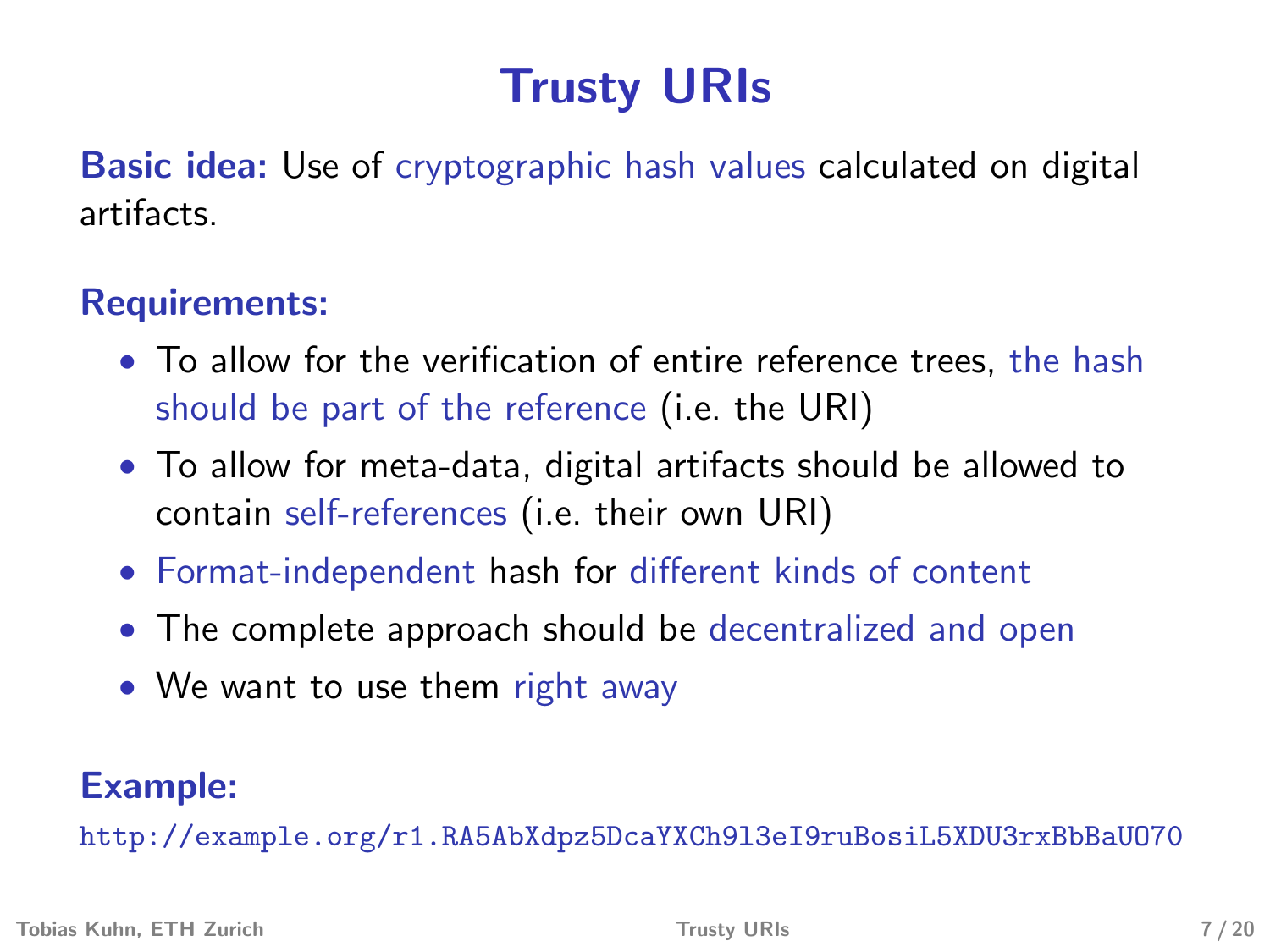### Trusty URIs: Range of Verifiability

With the hash as a part of the URI, the "range of verifiability" extends to referenced artifacts (if they also use trusty URIs):

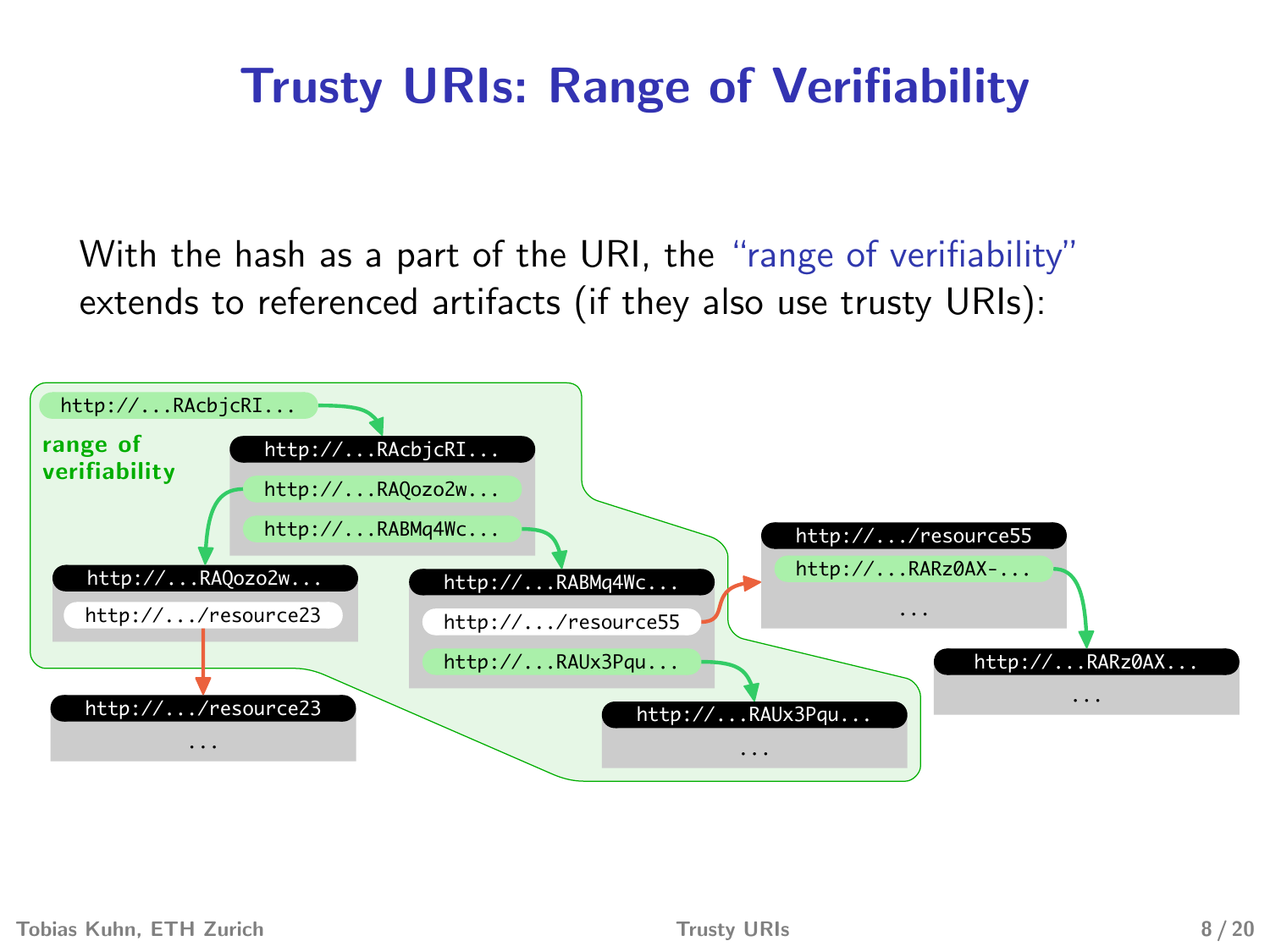# Trusty URI Modules

Currently, there are two trusty URI modules:

- **FA**: Plain files (i.e. byte sequences)
- RA: Sets of RDF graphs
- More to come in the future...

The first character ( $\bf{F}$  or  $\bf{R}$ ) represents the type of the module; the second character  $(A)$  its version.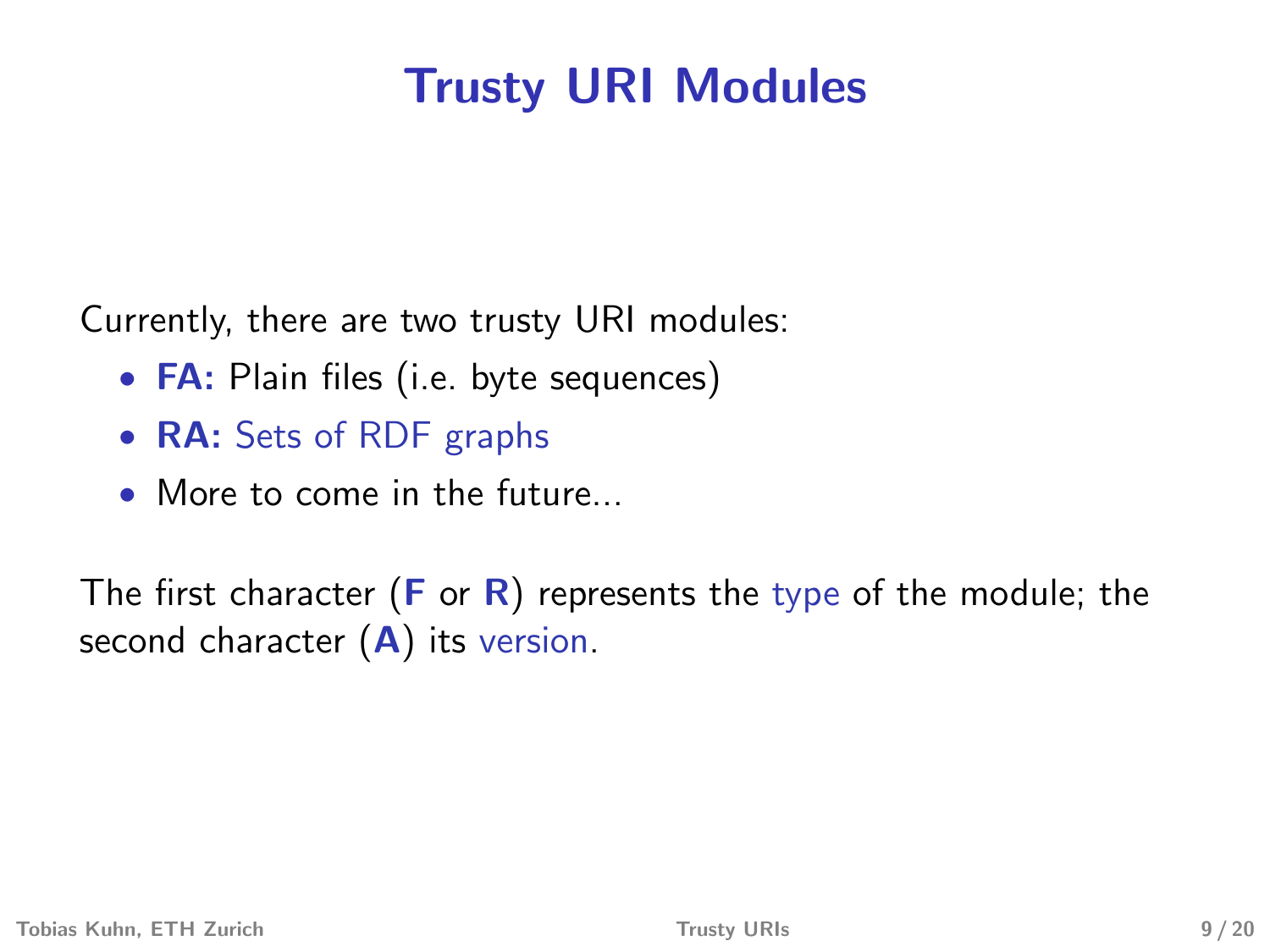### Example: Nanobrowser

| $\sqrt{2}$<br>nanobrowser                                                                                                                             |  |
|-------------------------------------------------------------------------------------------------------------------------------------------------------|--|
| GeneRIF170907.RAaoy9UFKu <b>trig xml</b> mg<br>http://wrauthammerlab.med.yale.edu/nanopub/GeneRIF170907.RAaoy9UFKuHeSAxsHype6RM0qc10AJ3RP9WCDRgP64Hz0 |  |
| <b>Types: Nanopublication</b><br>Date: Sat, 25 May 2013 17:08:00 +0000<br>Authors: Gener IF-Bot<br>Creator: GeneRIF-Bot                               |  |
| <b>PUFKu</b><br>trig   xml<br>nq<br><b>Assertion as sentence</b><br>FcgammaRIIb is important in controlling the                                       |  |
| <b>Assertion as formula</b>                                                                                                                           |  |
| about taxonomy/9606.<br>$about$ gene/2213.<br>(incomplete)                                                                                            |  |
| <b>Provenance</b>                                                                                                                                     |  |
| isPartOf NanopubsFromGeneRIF.<br>wasDerivedErom generifs hasic gz                                                                                     |  |

#### <http://nanobrowser.inn.ac>

Tobias Kuhn, ETH Zurich [Trusty URIs](#page-0-0) Trusty URIs 10 / 20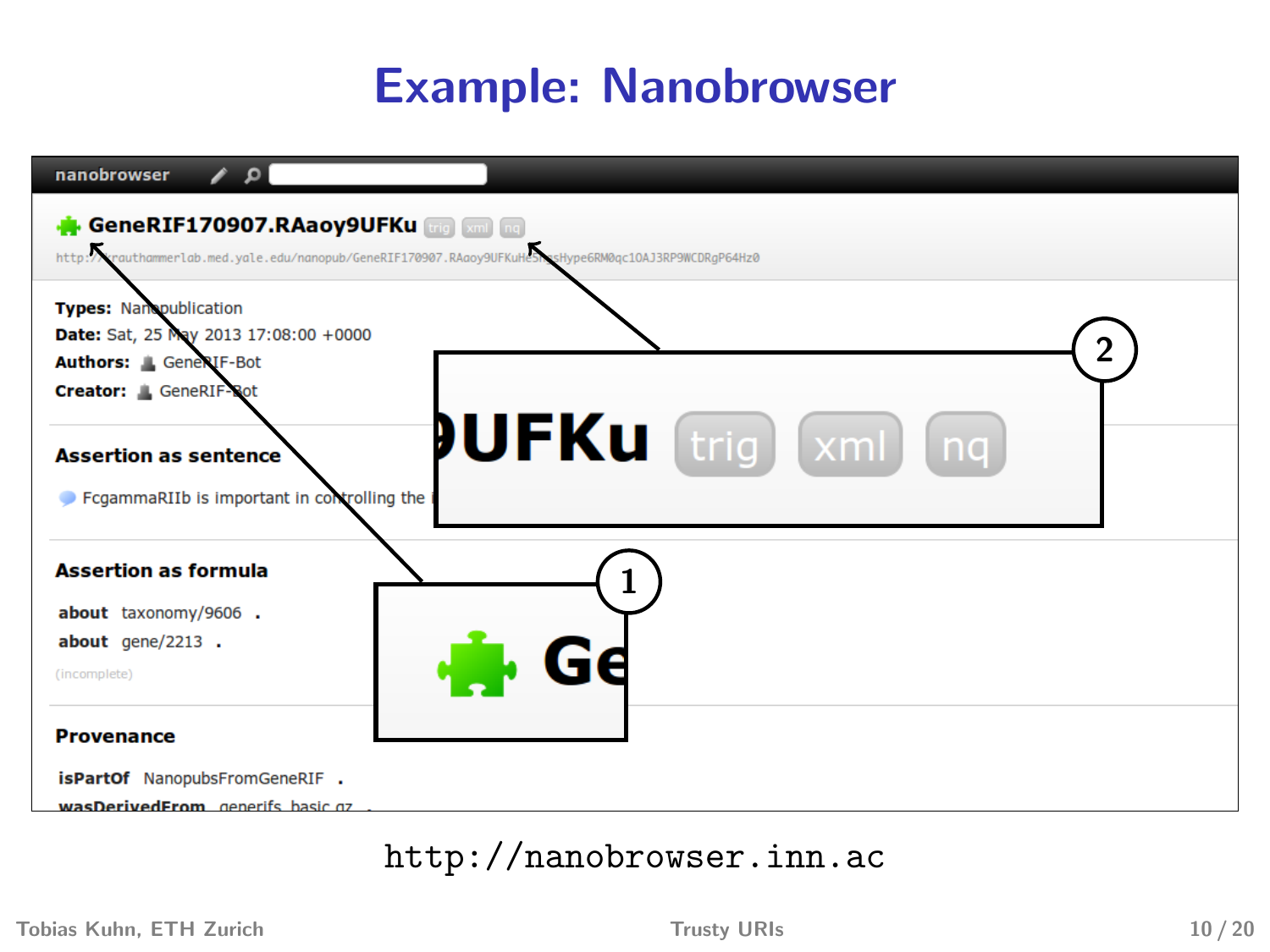#### Verifiable — Immutable — Permanent

 $\sqrt{2}$ 

Whether or not a given resource is the one a given trusty URI is supposed to represent can be verified with perfect confidence.

(assuming that the trusty URI for the required artifact is known, e.g. because another artifact contains it as a link)

Tobias Kuhn, ETH Zurich [Trusty URIs](#page-0-0) 11 / 20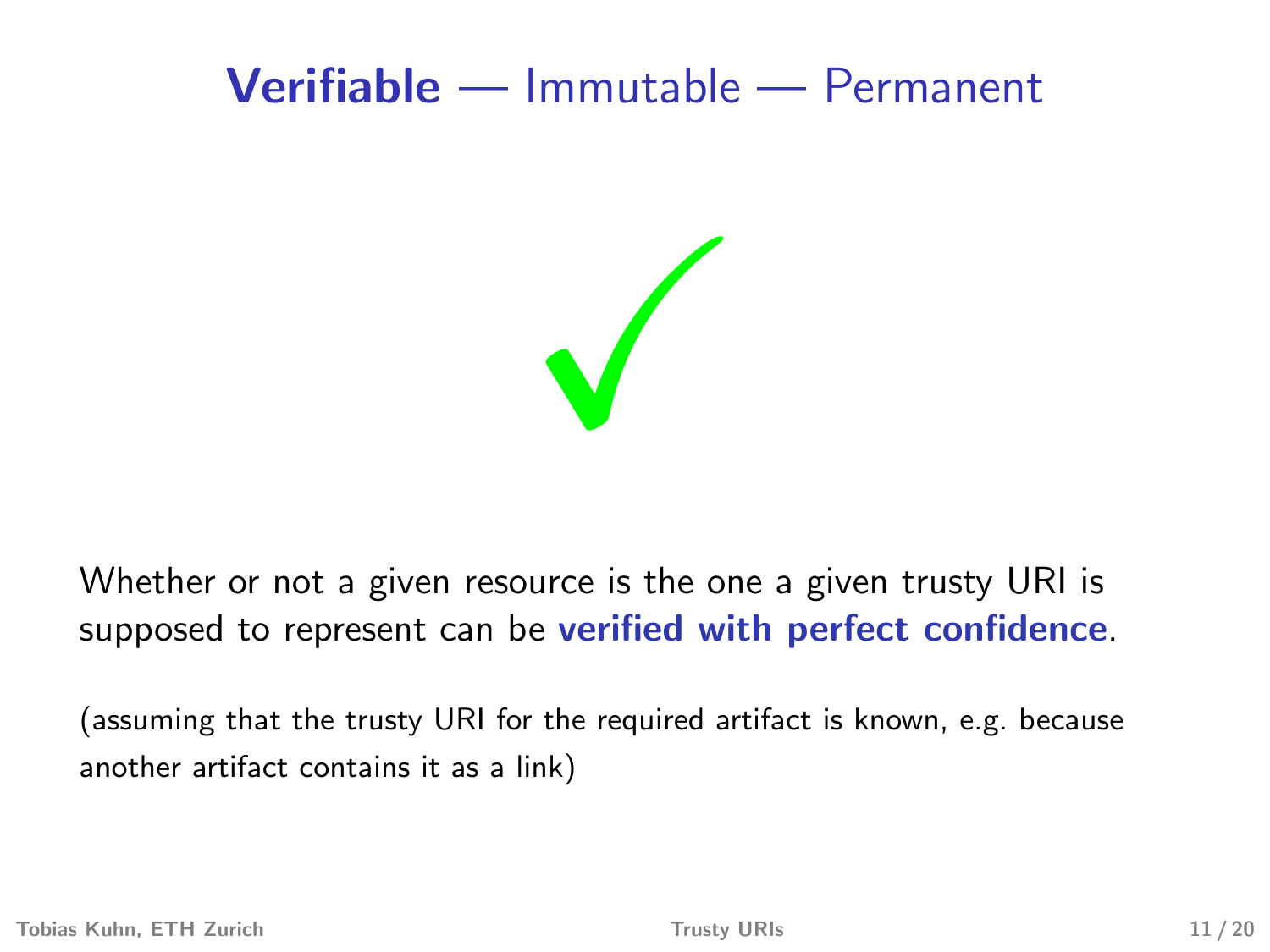#### Verifiable — Immutable — Permanent



Trusty URI artifacts are *immutable*, as any change in the content also changes its URI, thereby making it a new artifact.

(as soon as your trusty URI has been picked up by third parties, e.g. cached or linked from other resources, every change will be noticed)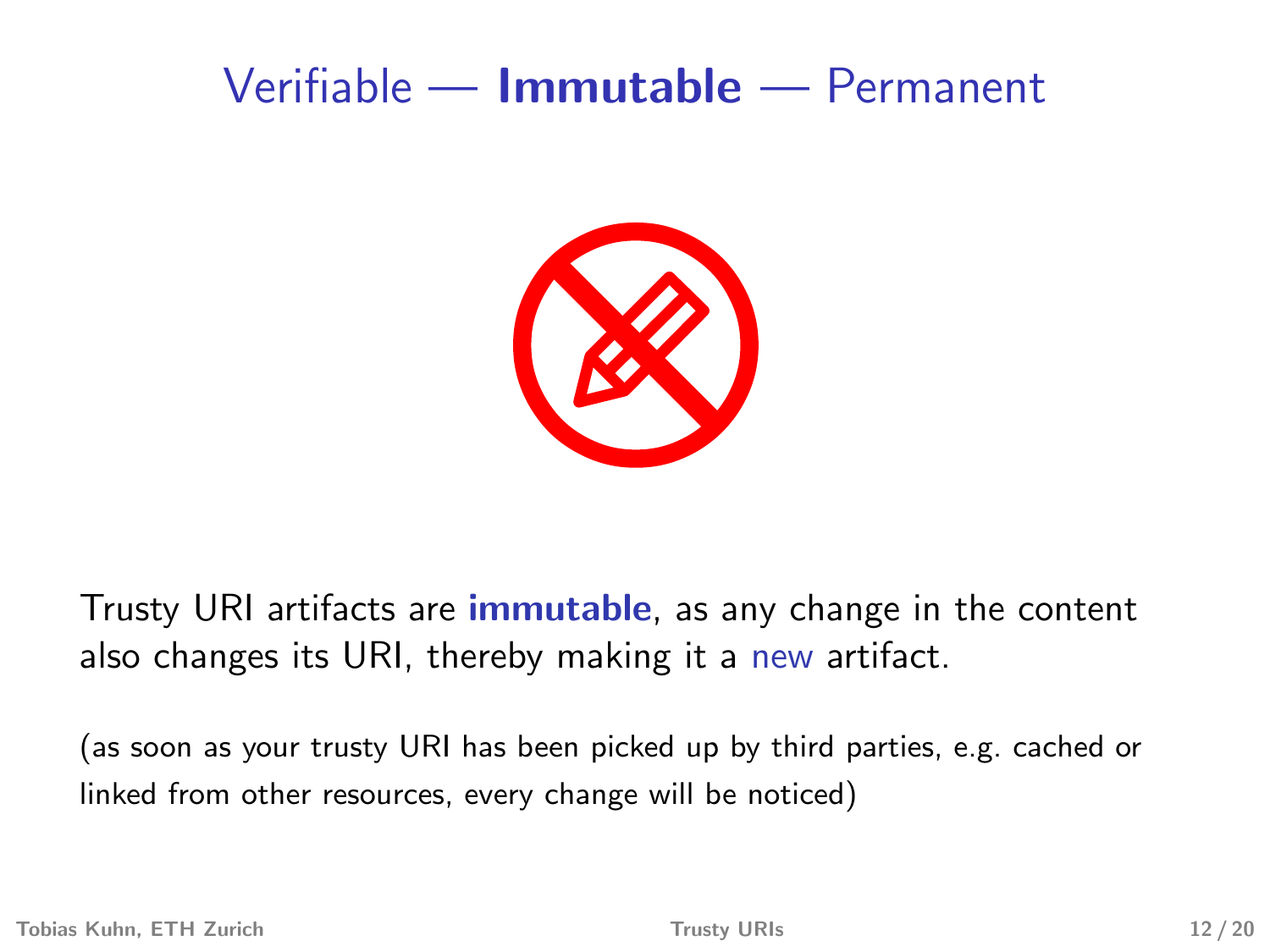#### Verifiable — Immutable — Permanent



Trusty URI artifacts are **permanent**, as they can be retrieved from the cache of third-party websites if otherwise no longer available.

(if there are search engines and web archives regularly crawling and caching the artifacts on the web)

Tobias Kuhn, ETH Zurich [Trusty URIs](#page-0-0) 13 / 20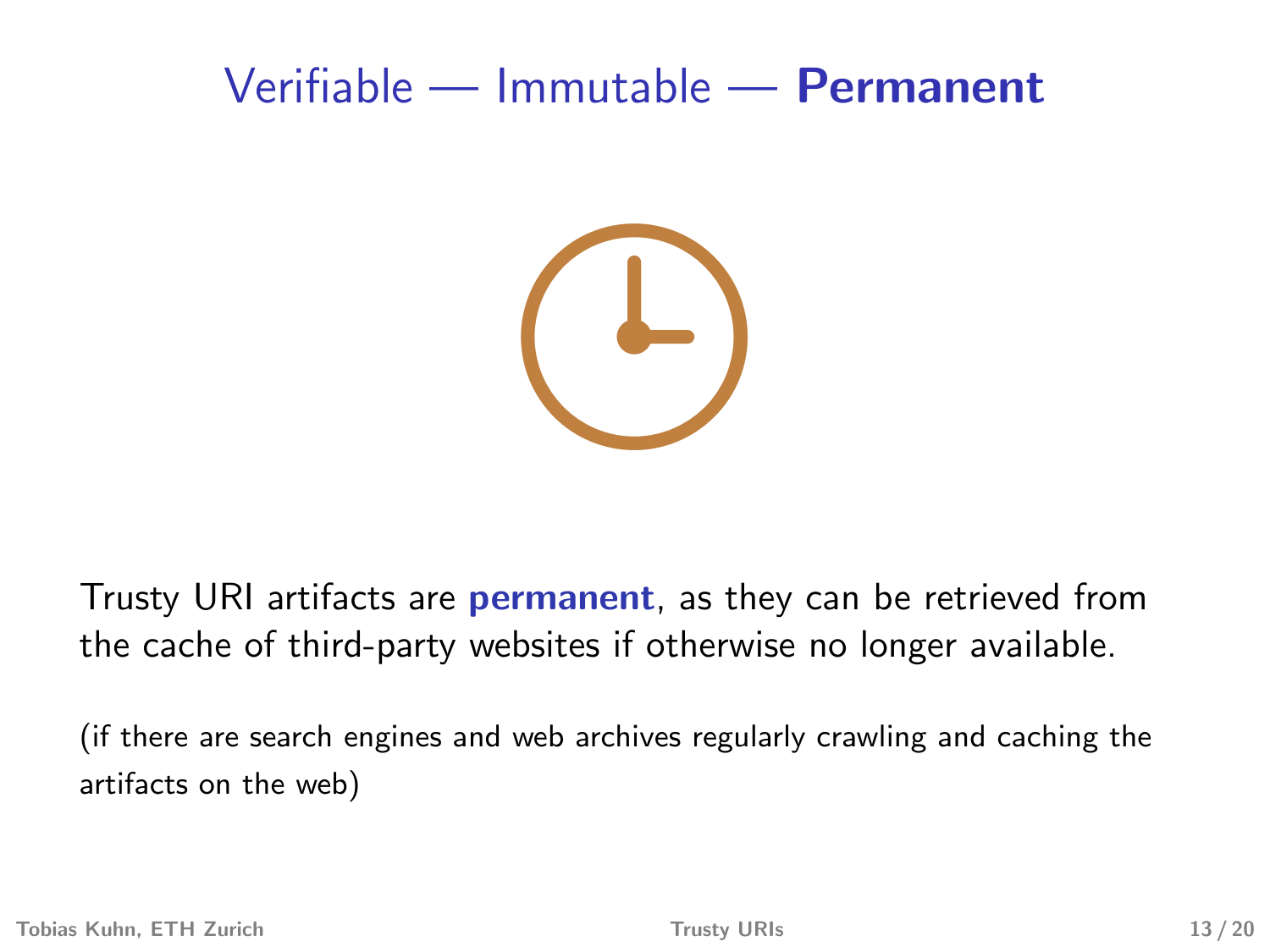# Permanent Digital Artifacts

Ideally, a (trusty) artifact should be retrievable via its URI: ⇒ http://my-organization.org/datasets/RA5AbX...

But if not, we can also retrieve it from third-party sources:

- $\Rightarrow$  http://my-organization.org/datasets/RA5AbX...
- ⇒ http://hashcache.org/object/RA5AbX...
- ⇒ http://artifact-archive.com/artifacts/RA5AbX...
- ⇒ http://nasty-server.com/no-need-to-trust-me/RA5AbX...

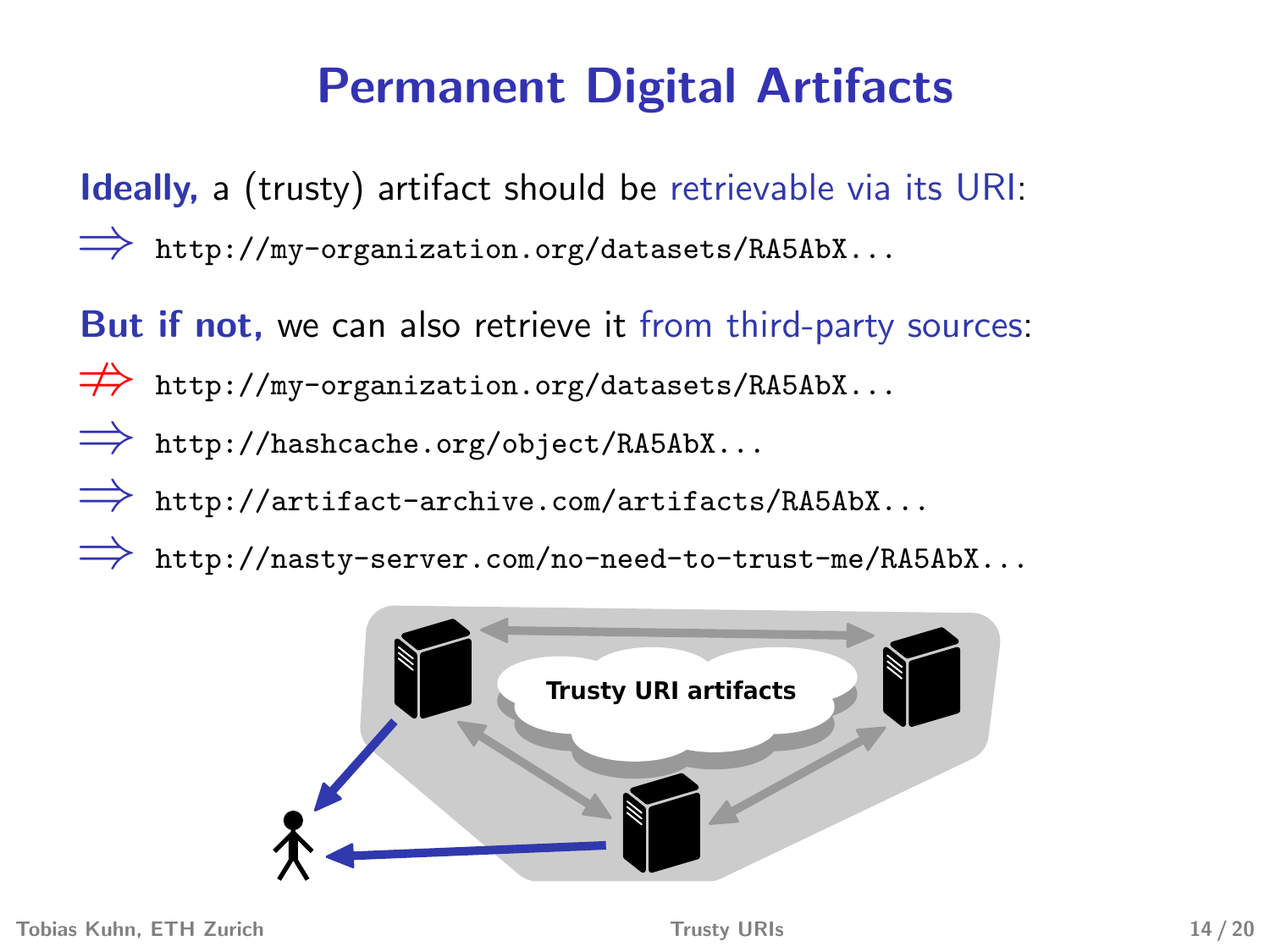### Implementations

#### (Partial) Implementations in:

- Java (<https://github.com/trustyuri/trustyuri-java>)
- Python (<https://github.com/trustyuri/trustyuri-python>)
- Perl (<https://github.com/trustyuri/trustyuri-perl>)
- more to come...

#### Functions:

- General: CheckFile, RunBatch
- Module FA only: ProcessFile
- Module RA only: TransformRdf, TransformLargeRdf, TransformNanopub, CheckLargeRdf, CheckSortedRdf, CheckNanopubViaSparql
- more to come...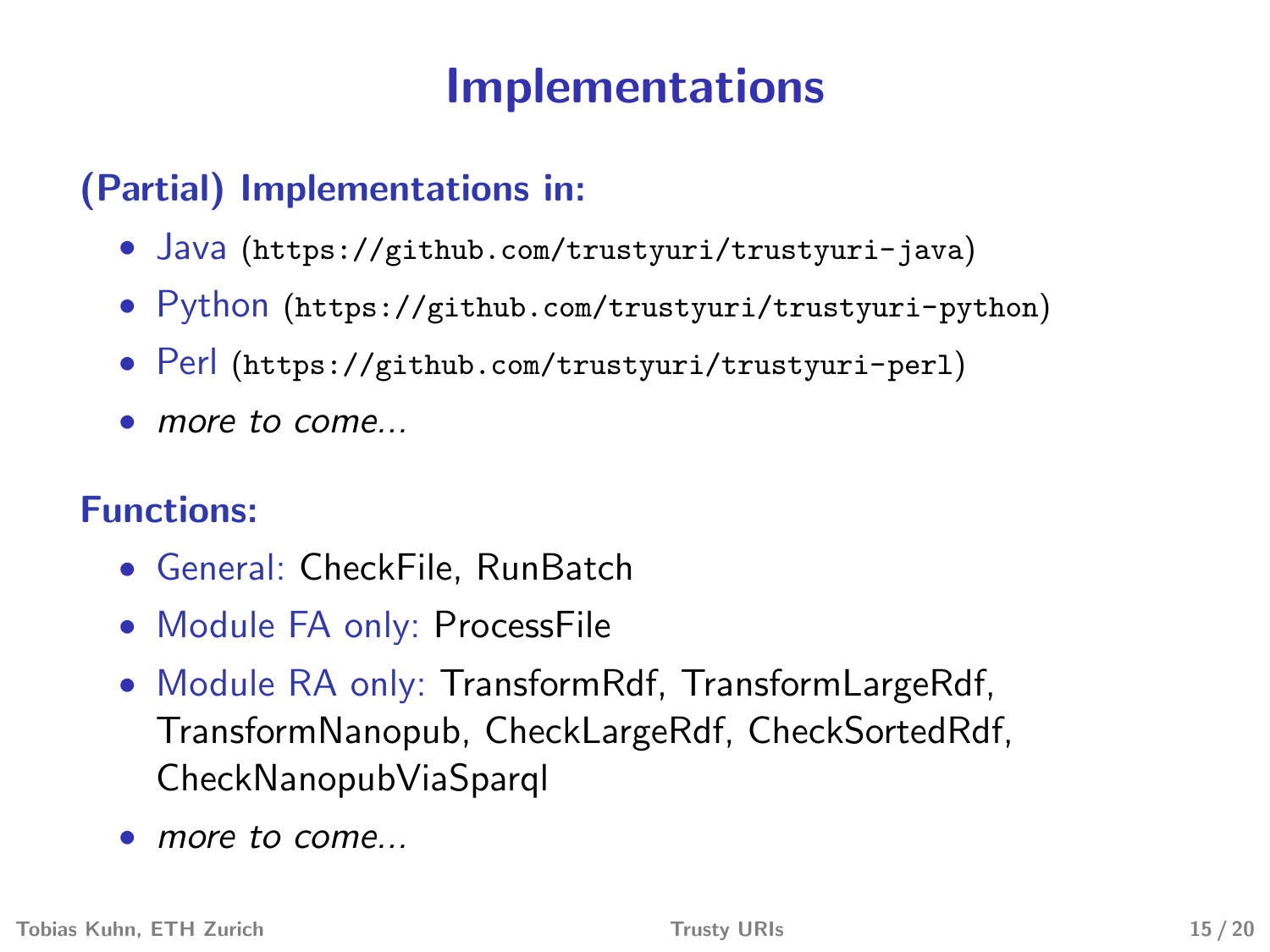# Evaluation 1: Nanopubs

We took ∼150,000 nanopublications from previous work, transformed them to different formats (TriG, N-Quads, and TriX), and then generated trusty URIs for them.

 $\Rightarrow$  For any given nanopub, the same trusty URI was generated for the different formats

Then we checked these trusty URIs, also for corrupted copies of the files (one random byte changed).

- $\Rightarrow$  All non-corrupted files are successfully validated
- $\Rightarrow$  All corrupted files either lead to errors or the validation fails (except for  $\langle 1\%$  harmless cases in TriX format where the changed byte is not part of the RDF content)

 $\Rightarrow$  Checking with Java in batch mode takes 0.001s per nanopub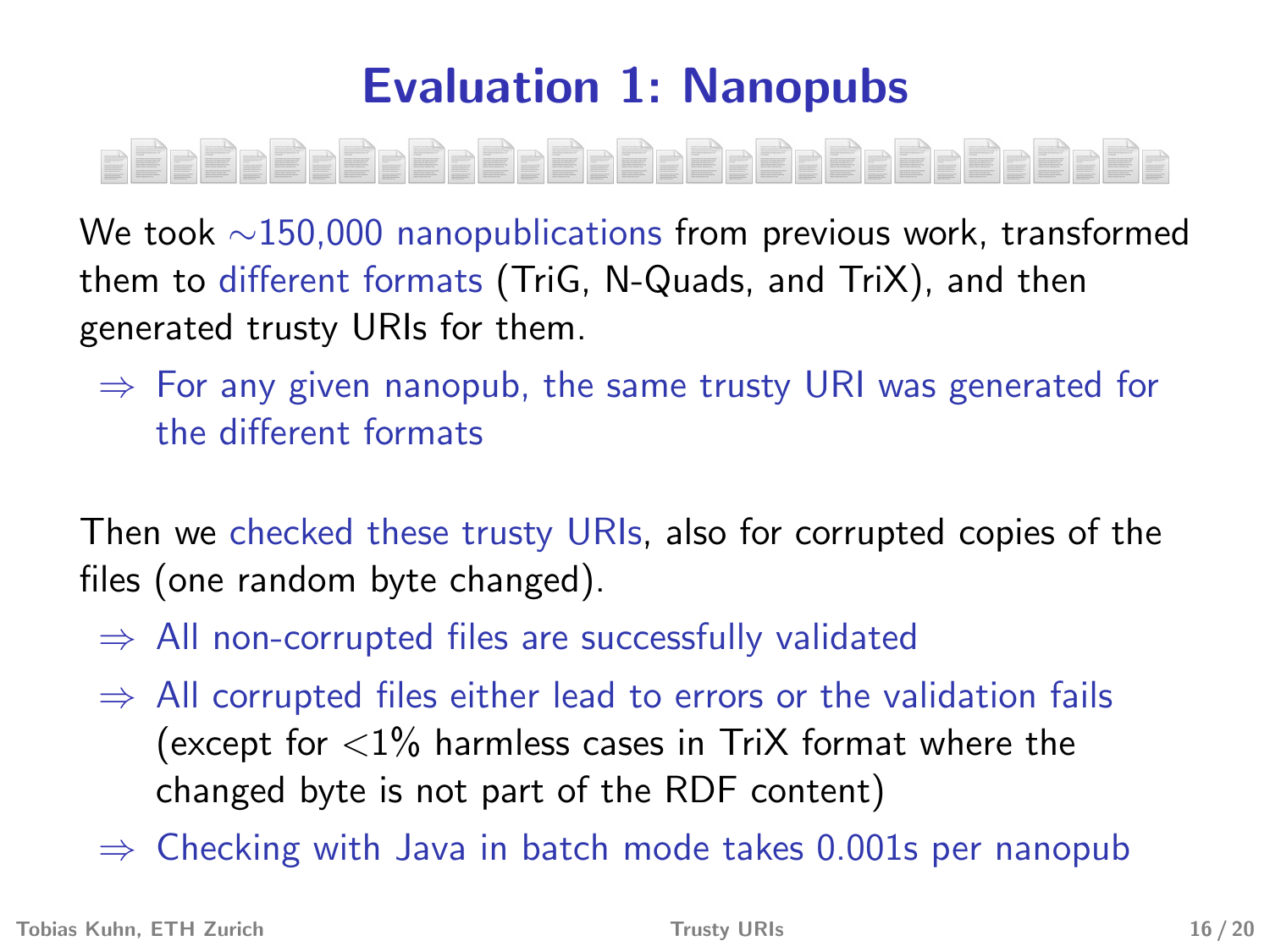### Evaluation 2: Bio2RDF



To evaluate our approach on larger files, we transformed and checked 858 RDF files from Bio2RDF.

- File sizes ranging from 1.4kB to 177GB
- $\Rightarrow$  Files smaller than 10MB require less than 3 seconds to be transformed or checked
- $\Rightarrow$  Large files of 2GB require ∼5min to be transformed and ∼2min to be checked
- $\Rightarrow$  Largest file of 177GB (much larger than memory) required 29h to be transformed and 3h to be checked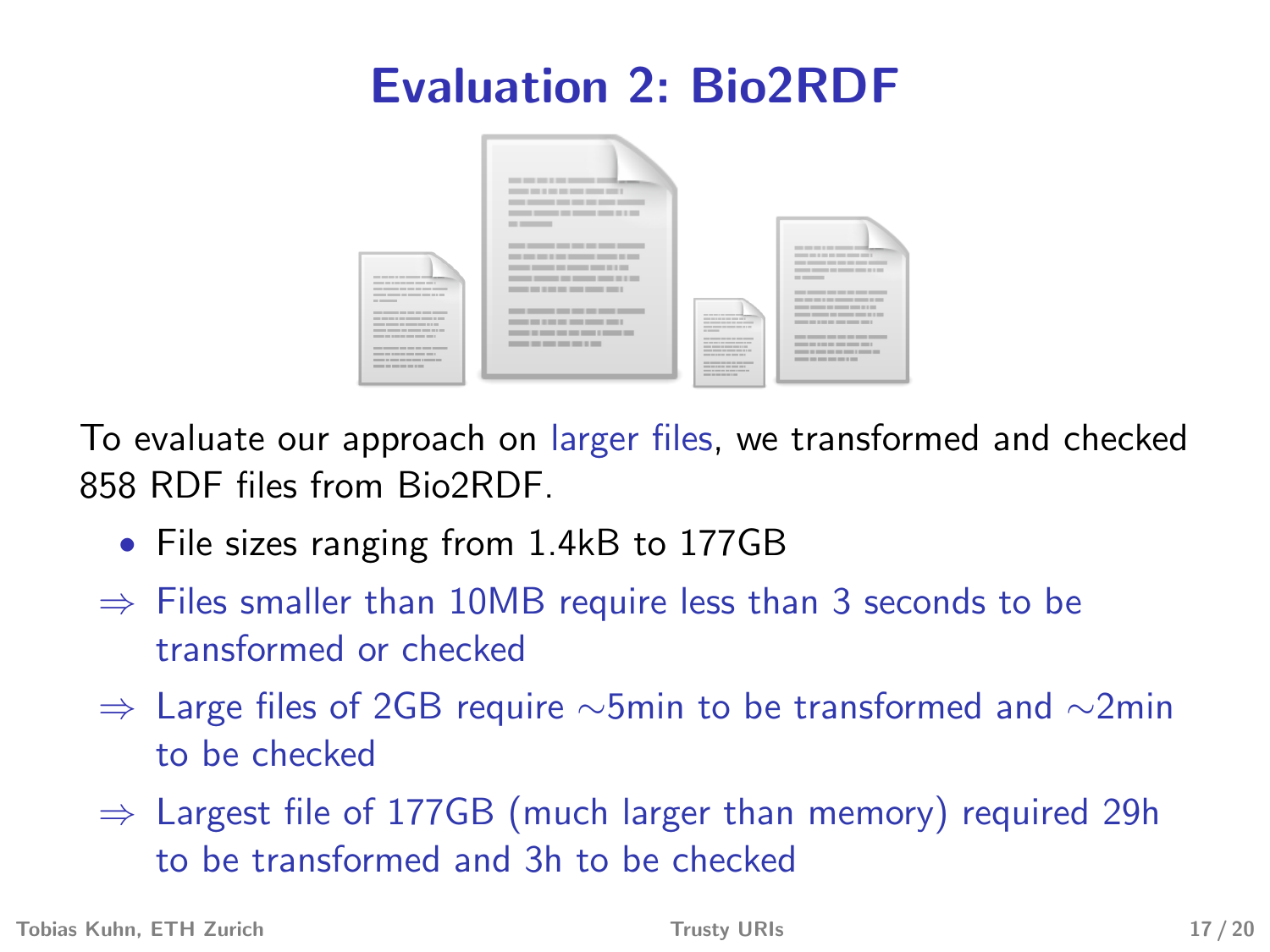### Make This a Community Effort



Code on GitHub: <https://github.com/trustyuri/>

Permissive Open Source License

Open Development: Let us know if you want to be involved!

Wiki (including wish list): <https://github.com/trustyuri/trustyuri/wiki>

Tobias Kuhn, ETH Zurich [Trusty URIs](#page-0-0) 18 / 20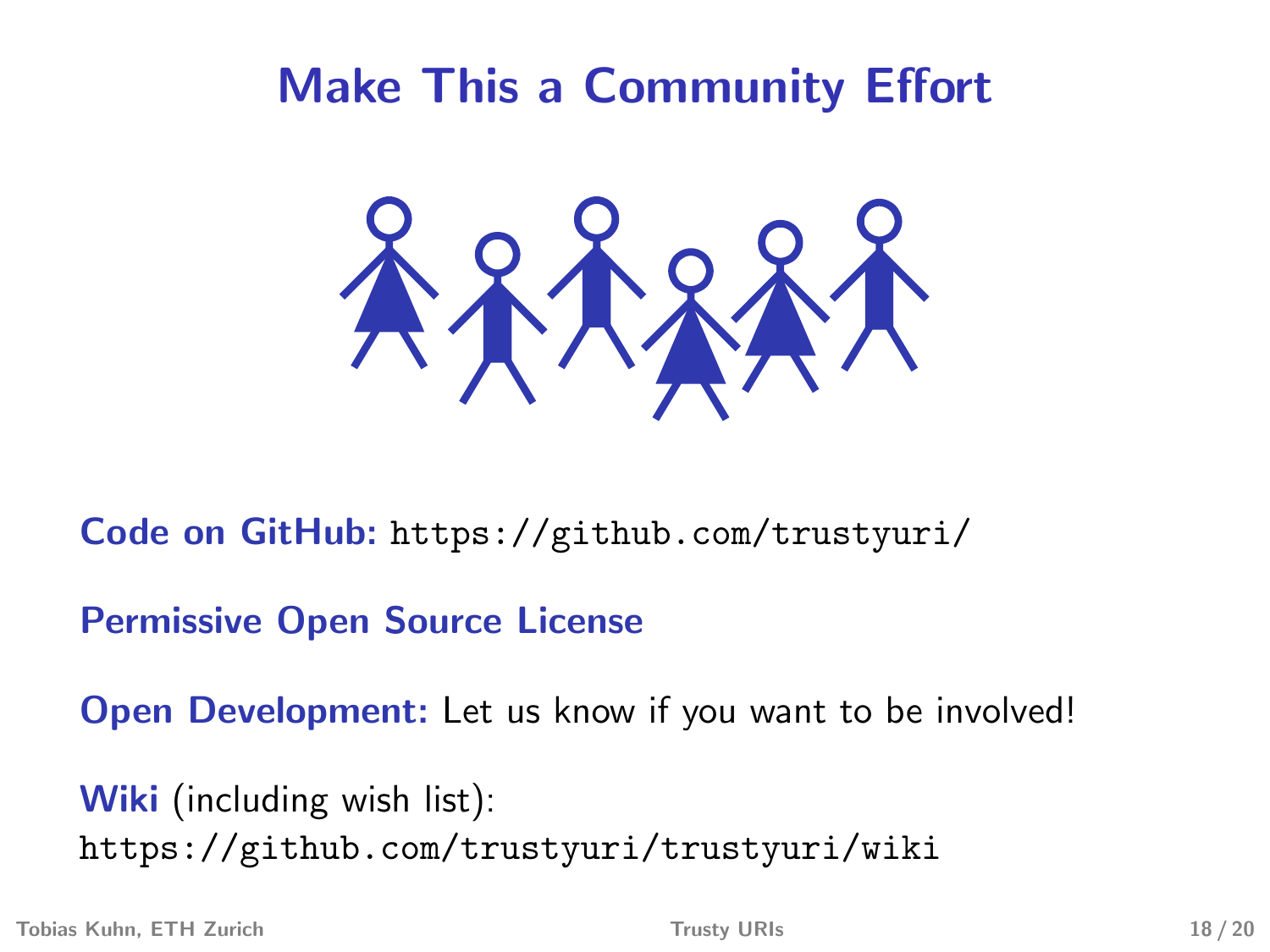### Conclusions and Future Work

#### Contribution:

- Unambiguous URI references for verifiable, immutable, and permanent digital artifacts
- Proposal of a central technical pillar of the (semantic) web
- In particular for scientific data, where provenance and verifiability are crucial

#### Planned usage:

- Next version of Bio2RDF
- Nanopublications for neXtProt (currently  $\sim$ 20 million nanopubs)
- Nanopub server (for publishing and archiving nanopubs)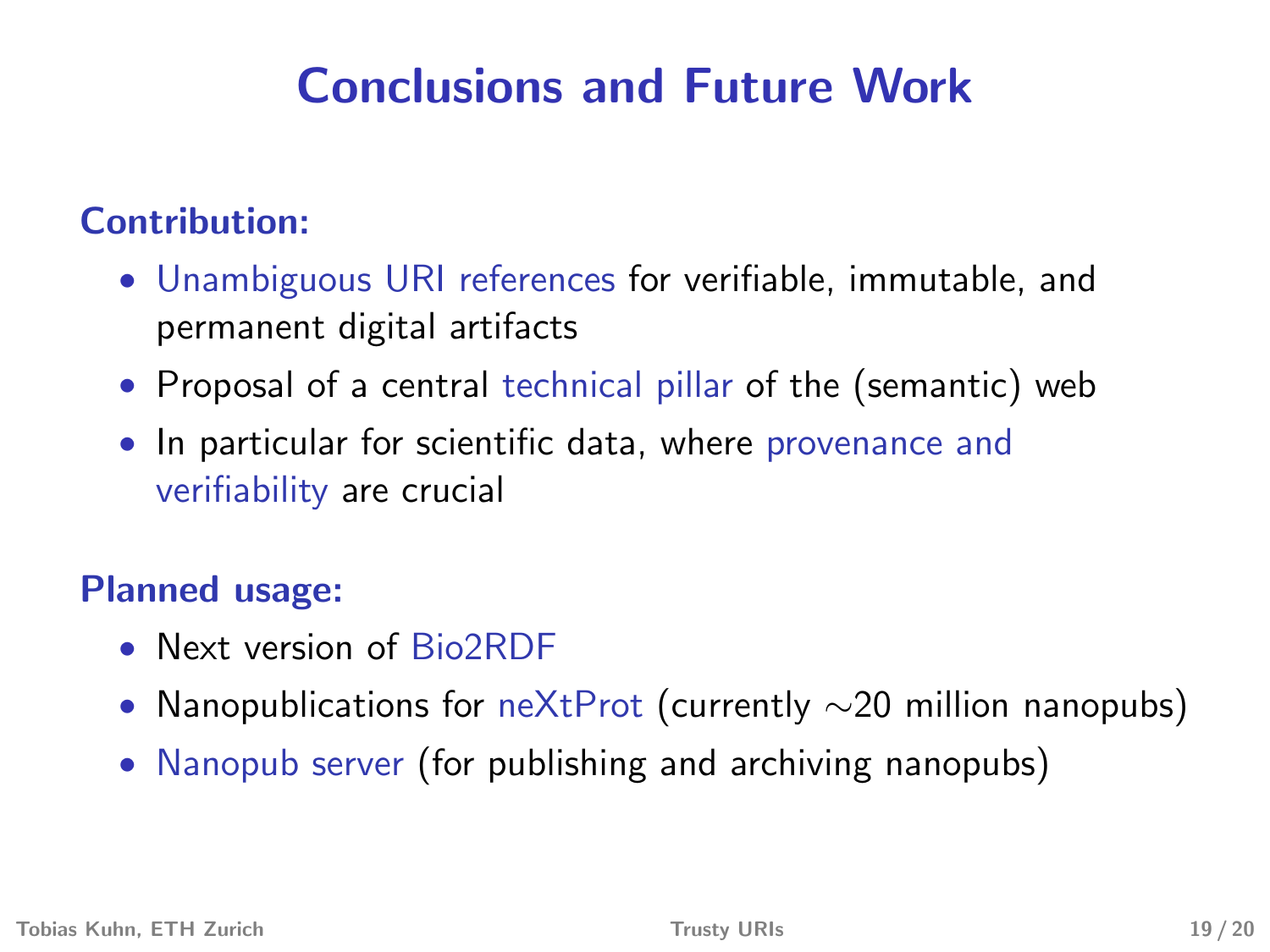#### Thank you for your Attention!

Twitter: @txkuhn and #eswc2014Kuhn Web: <http://trustyuri.net>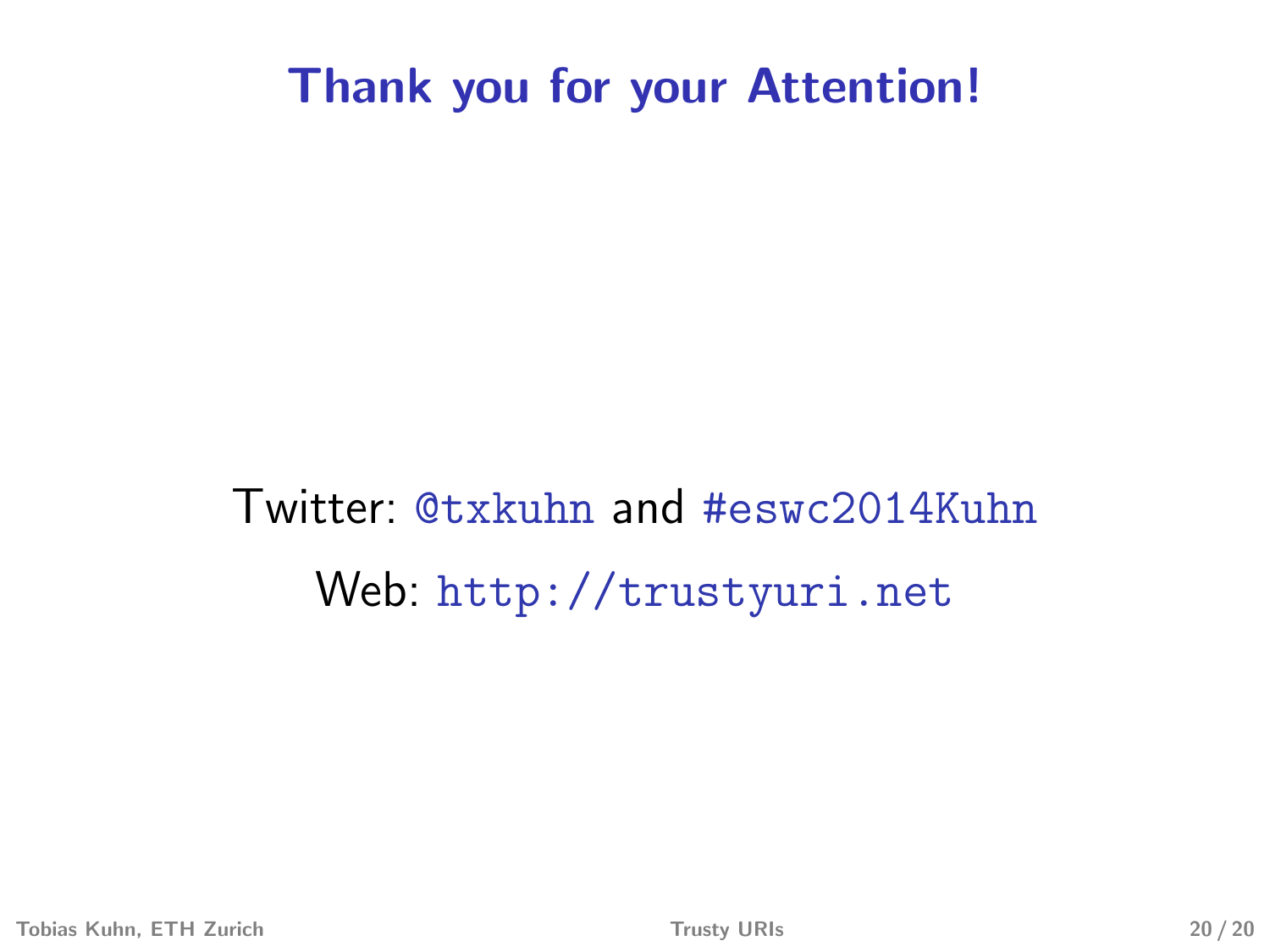#### Some Additional Slides Follow...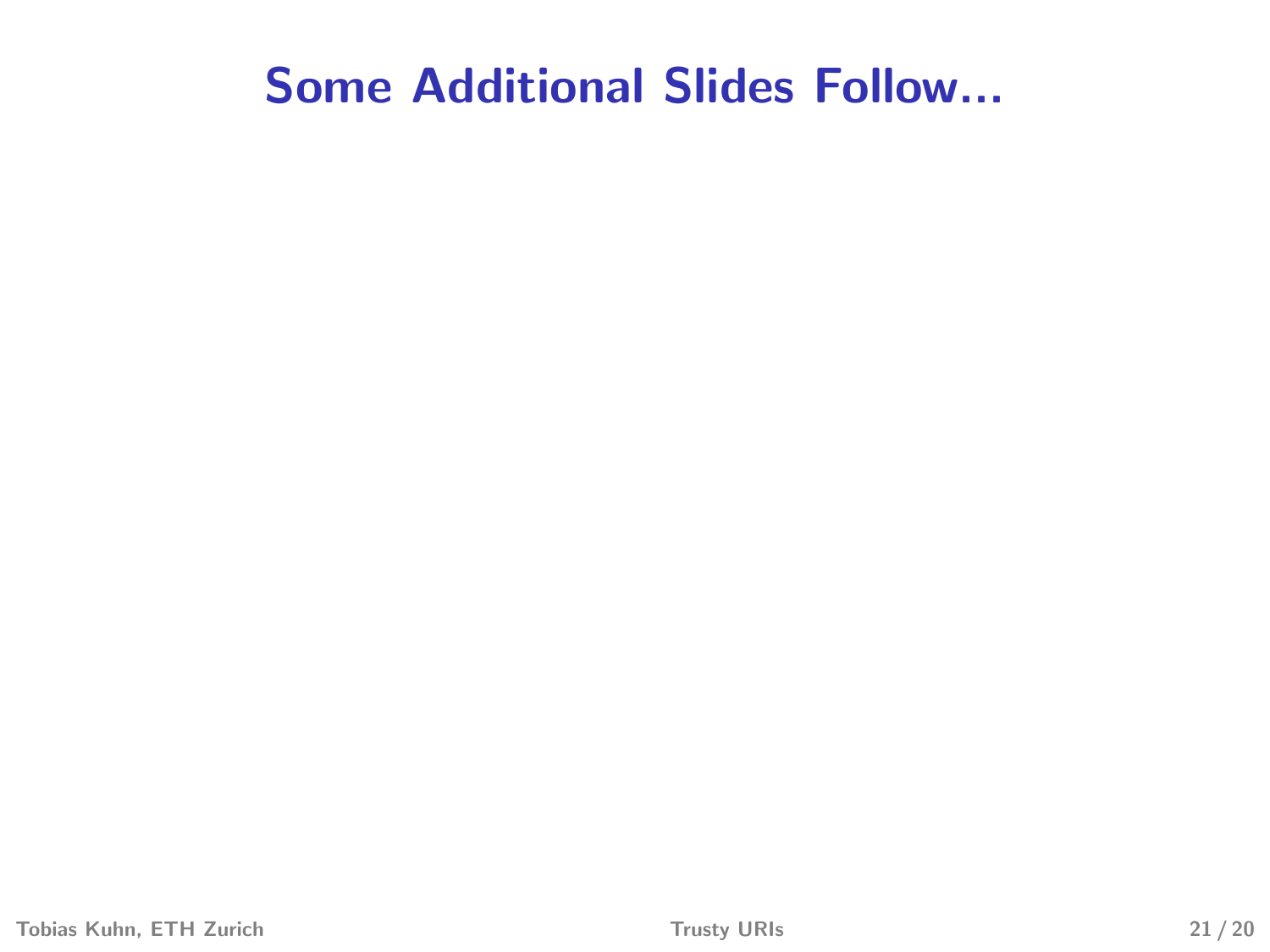### Related Approaches

**Git** inspired the design of trusty URIs: Git refers to commits by hash values calculated in a recursive way.

#### Named Information (ni) URIs:

[ni:///sha-256;UyaQV-Ev4rdLoHyJJWCi11OHfrYv9E1aGQAlMO2X\\_-Q](ni:///sha-256;UyaQV-Ev4rdLoHyJJWCi11OHfrYv9E1aGQAlMO2X_-Q) (Trusty URIs can be mapped to ni-URIs.)

What is **missing** in these approaches:

- Digital artifacts on a more abstract level than byte sequences
- Support for self-references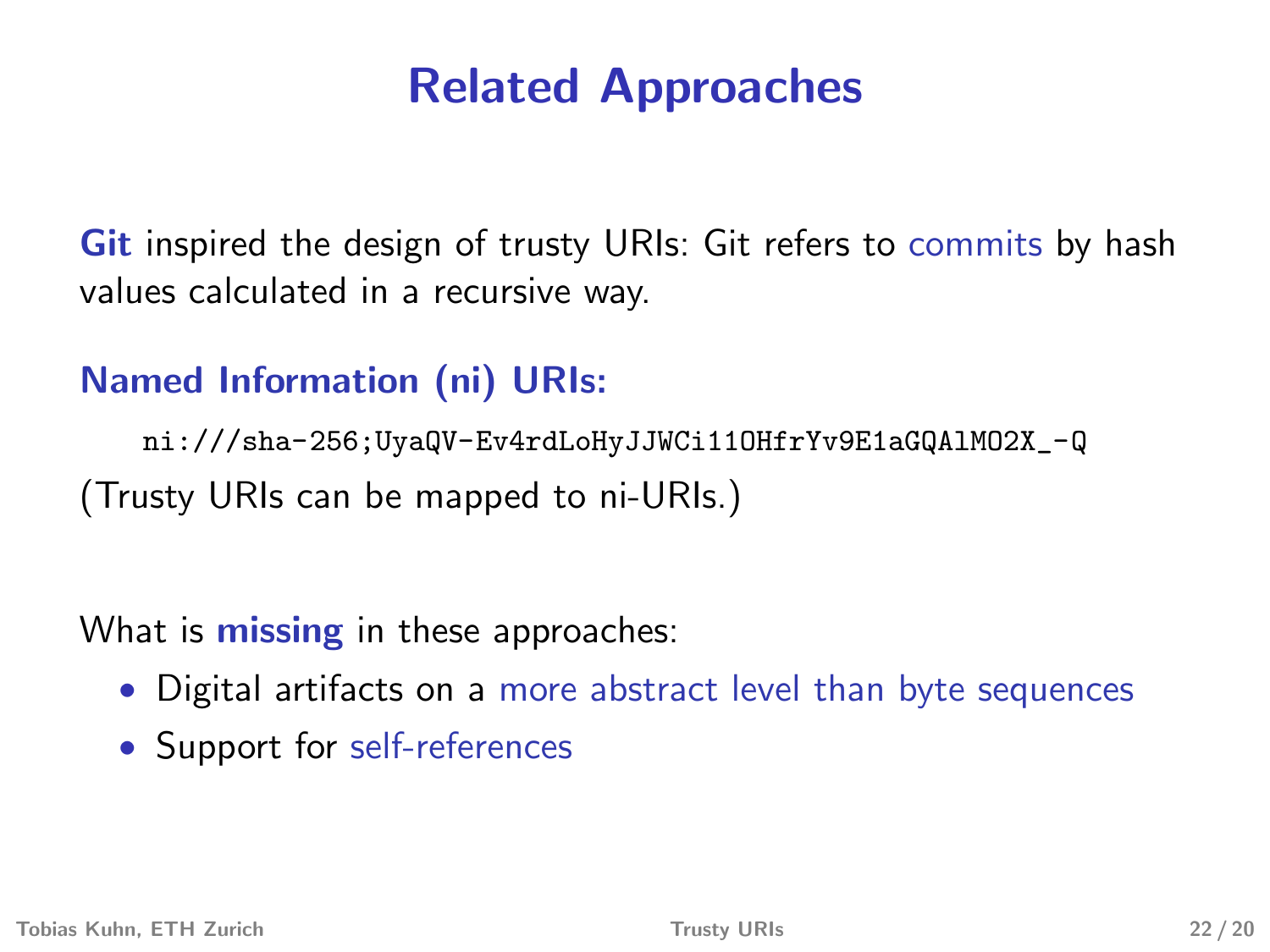### Skolemization of Blank Nodes

The hash also helps us to solve the problem of blank nodes for canonicalization of RDF content: We use the hash to skolemize blank nodes:

http://foo.org/r3.RACjKTA5dl23ed7JIpgPmS0E0dcU-XmWIBnGn6Iyk8B-U# 1 http://foo.org/r3.RACjKTA5dl23ed7JIpgPmS0E0dcU-XmWIBnGn6Iyk8B-U# 2 ...

These URIs are guaranteed to have never been used before (except possibly for exactly the same content).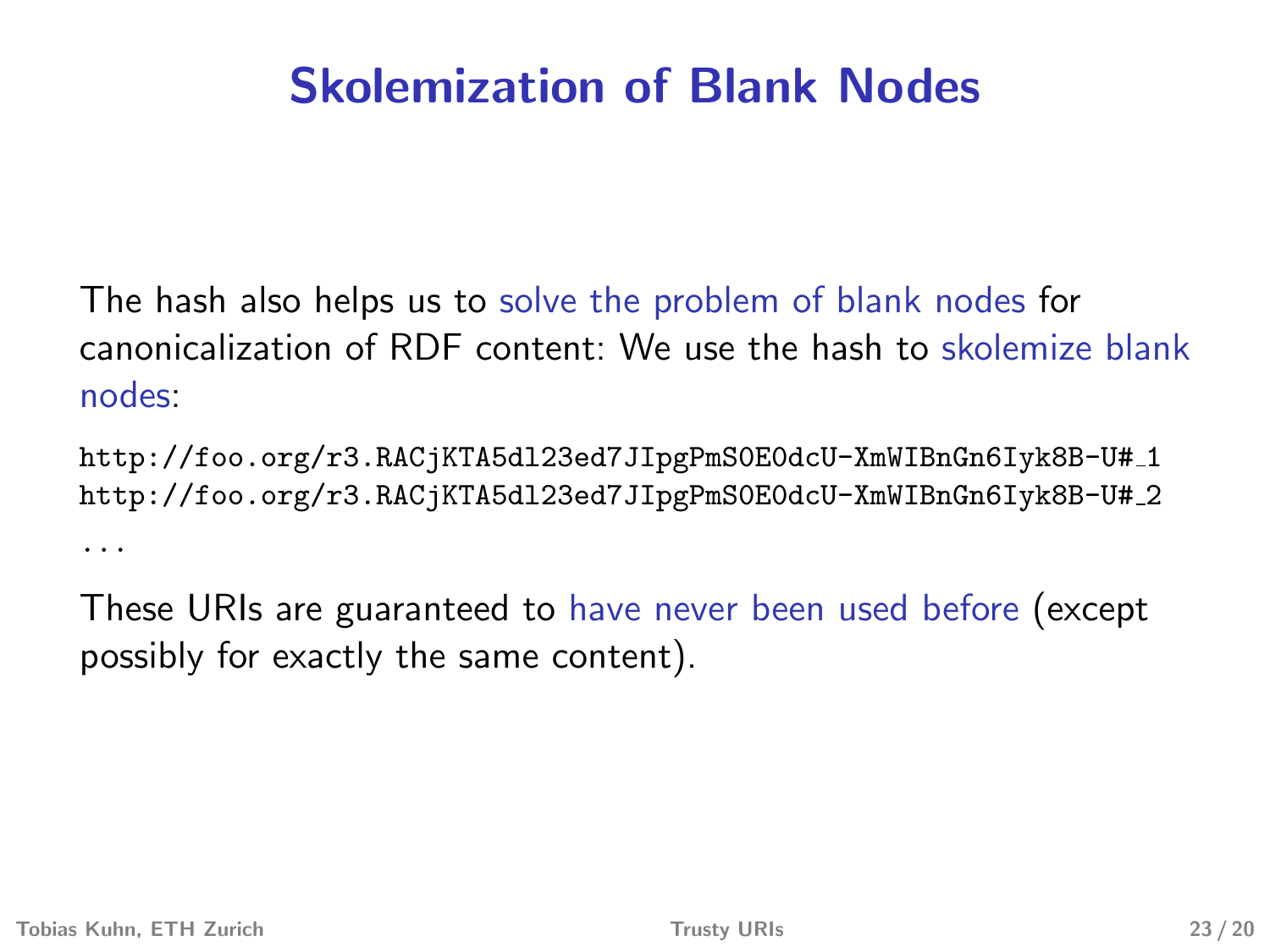### Performance for Nanopubs in Batch Mode

|                    |        | method                                     | time in seconds                  |       |     |     |  |      |           | result |  |       |                     |       |
|--------------------|--------|--------------------------------------------|----------------------------------|-------|-----|-----|--|------|-----------|--------|--|-------|---------------------|-------|
|                    | impl.  | format                                     | mean                             | stdev | min | max |  |      | histogram |        |  | valid | invalid             | error |
| files<br>bilev     | Java   | N-Quads 0.0019 0.0062 0.0013 1.7202        |                                  |       |     |     |  |      |           |        |  | 100%  | $0\%$               | $0\%$ |
|                    | Java   |                                            | TriG 0.0009 0.0050 0.0008 1.7412 |       |     |     |  |      |           |        |  | 100%  | $0\%$               | $0\%$ |
|                    | Java   |                                            | TriX10.0011 0.0050 0.0009 1.5656 |       |     |     |  |      |           |        |  | 100%  | $0\%$               | $0\%$ |
|                    | Perl   | N-Quads 0.0172 0.0006 0.0171 0.0679        |                                  |       |     |     |  |      |           |        |  | 100%  | $0\%$               | $0\%$ |
|                    | Perl   |                                            | TriG10.0214 0.0016 0.0211 0.0872 |       |     |     |  |      |           |        |  | 100%  | $0\%$               | $0\%$ |
|                    |        | Python N-Quads 0.0070 0.0011 0.0065 0.0644 |                                  |       |     |     |  |      |           |        |  | 100%  | $0\%$               | $0\%$ |
|                    | Python |                                            | TriX 0.0070 0.0009 0.0066 0.0578 |       |     |     |  |      |           |        |  | 100%  | $0\%$               | $0\%$ |
| files<br>corrupted | Java   | N-Quads 0.0012 0.0062 0.0006 1.6559        |                                  |       |     |     |  |      |           |        |  |       | 0% 99.72% 0.28%     |       |
|                    | Java   |                                            | TriG 0.0010 0.0049 0.0003 1.6335 |       |     |     |  |      |           |        |  |       | 0% 83.37% 16.63%    |       |
|                    | Java   |                                            | TriX 0.0011 0.0044 0.0005 1.3451 |       |     |     |  |      |           |        |  |       | 0.83% 84.15% 15.03% |       |
|                    | Perl   | N-Quads 0.0171 0.0005 0.0169 0.0732        |                                  |       |     |     |  |      |           |        |  | $0\%$ | 100%                | $0\%$ |
|                    | Perl   |                                            | TriG 0.0195 0.0055 0.0007 0.0841 |       |     |     |  |      |           |        |  |       | 0% 84.49% 15.51%    |       |
|                    |        | Python N-Quads 0.0069 0.0011 0.0065 0.1716 |                                  |       |     |     |  |      |           |        |  | $0\%$ | 100%                | $0\%$ |
|                    | Python |                                            | TriX 0.0063 0.0021 0.0006 0.1325 |       |     |     |  |      |           |        |  |       | 0.12% 84.46% 15.42% |       |
|                    |        |                                            |                                  |       |     |     |  | 0.01 |           | 0.02   |  |       |                     |       |